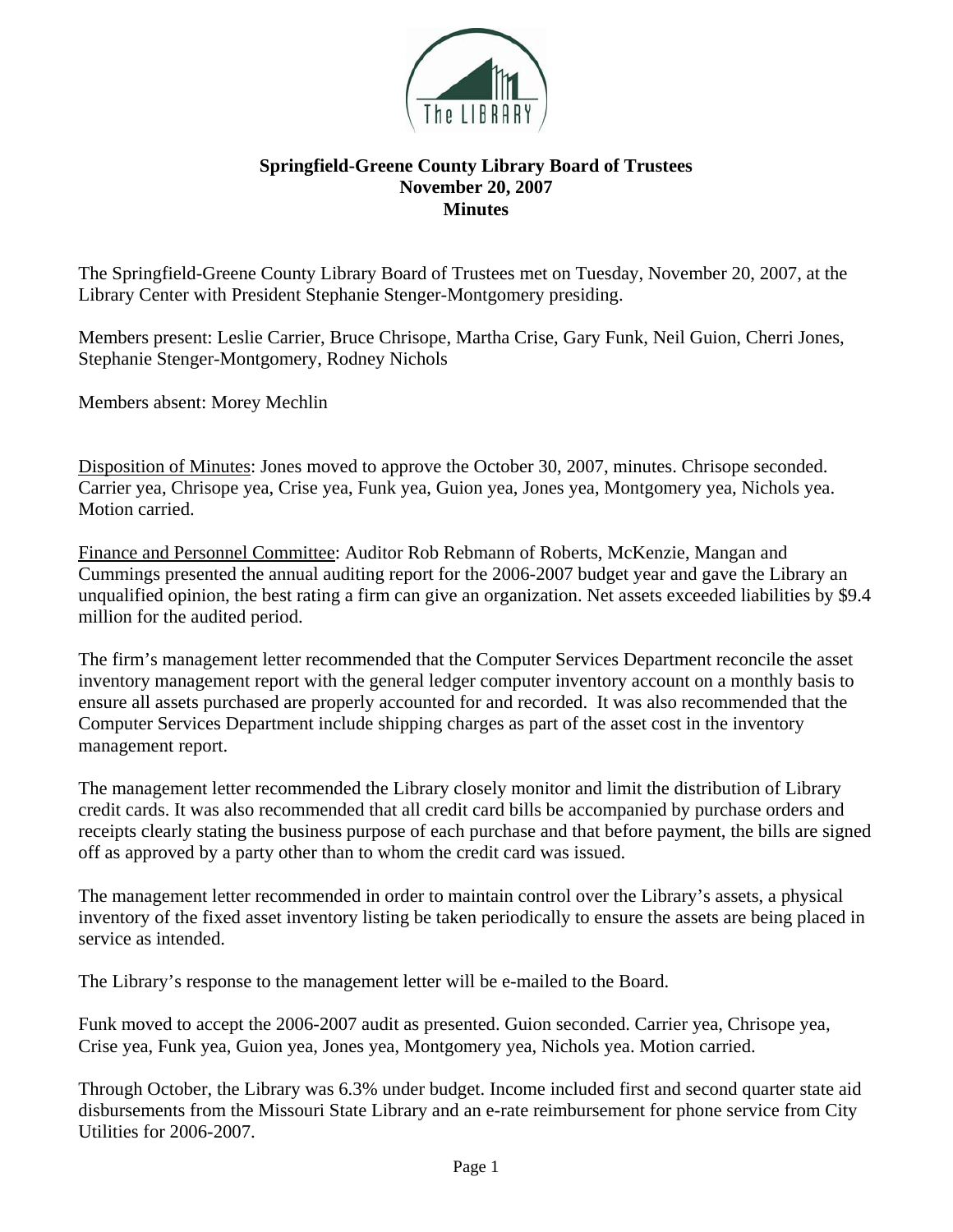Expenses included October and November health insurance premiums from Account 5125 Health Insurance, office furniture for the Youth Services and Human Resources Departments and furniture for the Teen Spaces grant from Account 5232 Minor Equipment and Midtown Carnegie Branch roof repairs from Account 5371 Building Repairs. Account 6411 Office Furniture and Equipment included a standing workstation for the Library Center and furniture for the Strafford Branch. Account 6415 Computer Hardware included computer equipment for the Teen Spaces and the Community and Conflict, the Impact of the Civil War in the Ozarks grants.

The gross profit margin for Café 641 was 51.3% with total income of \$17,537.45 and expenses of \$16,433.30. The café net income was \$1,104.15.

Chrisope moved to accept the financial report. Jones seconded. Carrier yea, Chrisope yea, Crise yea, Funk yea, Guion yea, Jones yea, Montgomery yea, Nichols yea. Motion carried.

The Finance and Personnel Committee and Library Center staff interviewed four potential independent contractors interested in leasing the café. Carrier moved to authorize the Finance and Personnel Committee to enter into negotiations with the leading candidate to operate the café at the Library Center. Funk seconded. Carrier yea, Chrisope yea, Crise yea, Funk yea, Guion yea, Jones yea, Montgomery yea, Nichols yea. Motion carried.

Buildings and Grounds Committee: The Brentwood Branch Library appraised at \$1.2 million. Executive Director Annie Busch and Board President Stephanie Stenger-Montgomery will meet with Jerry Jared, owner of the Community Blood Center of the Ozarks, at 10 a.m. on November 29 to discuss a potential agreement on the building. The committee is also pursuing alternative sites.

Two focus groups were held with active users of the Brentwood Branch to pursue community response for the proposed tax levy increase. Because of growth and parking issues, it was the consensus of the focus groups to expand to a larger facility with more parking spaces, whether that is the Community Blood Center of the Ozarks building or another location within a reasonable distance of the current Brentwood Branch.

Programs, Services and Technology Committee: Circulation increased 9.8% with 308,909 materials circulating systemwide. Total branch traffic increased 5.5% with 147,381 patron visits. Systemwide, 1,928 groups used the meeting rooms with an attendance of 11,322. There were 477,380 searches from the Library's electronic products. The web server recorded a total of 832,400 page views by 96,050 visitors during October.

Report of the Director: The C. W. Titus Foundation, the Tulsa, Oklahoma, based organization that has funded special projects at the Library Center, Library Station and Midtown Carnegie Branch, will donate \$250,000 for the Park Central Branch. The funds will be used to buy furnishings, technology and décor for the branch. The Library will receive half of the funds this year and the other half next year.

Focus groups are scheduled at the following locations:

 Republic Branch, Wednesday, November 28, 6:30 p.m. Midtown Carnegie Branch, Thursday, November 29, 1:30 p.m. Library Station, Wednesday, December 5, 5:30 p.m.